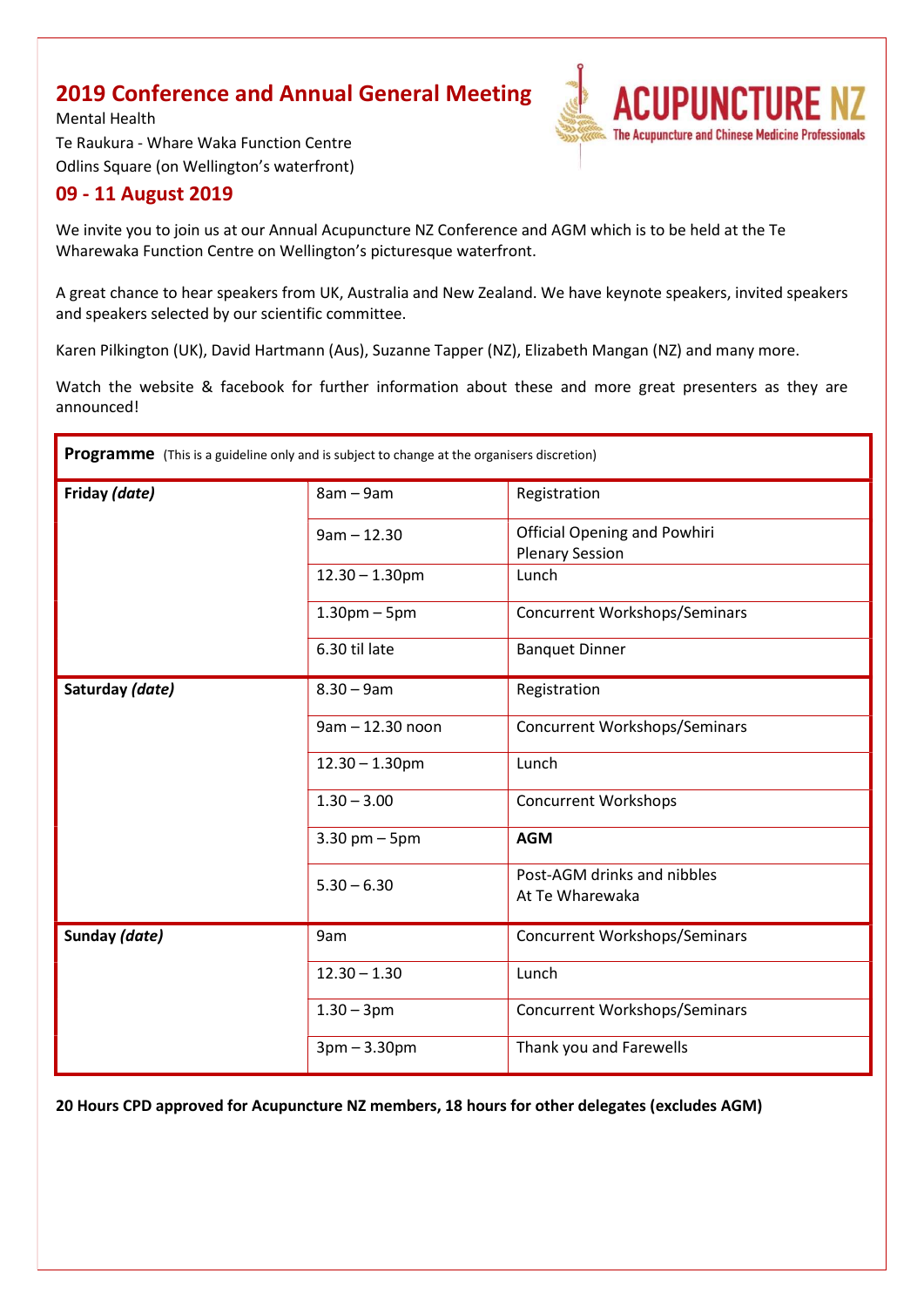# 2019 Conference and Annual General Meeting



VZ

## Registration Form

Te Raukura - Whare Waka Function Centre Odlins Square (on Wellington's waterfront)

#### 09 - 11 August 2019

| Delegate Information (Please complete clearly in English)                                                                                 |      |                                                                                                                                         |  |                 |            |                                   |  |             |  |  |  |
|-------------------------------------------------------------------------------------------------------------------------------------------|------|-----------------------------------------------------------------------------------------------------------------------------------------|--|-----------------|------------|-----------------------------------|--|-------------|--|--|--|
| <b>Title</b>                                                                                                                              | Prof | Dr                                                                                                                                      |  | Mr              | <b>Mrs</b> | Ms                                |  | <b>Miss</b> |  |  |  |
| <b>Name</b>                                                                                                                               |      |                                                                                                                                         |  |                 |            |                                   |  |             |  |  |  |
| Email                                                                                                                                     |      |                                                                                                                                         |  |                 | Phone      |                                   |  |             |  |  |  |
| <b>Address</b>                                                                                                                            |      |                                                                                                                                         |  |                 |            |                                   |  |             |  |  |  |
| Suburb/Town/City                                                                                                                          |      |                                                                                                                                         |  |                 | Post code  |                                   |  |             |  |  |  |
| Country                                                                                                                                   |      |                                                                                                                                         |  |                 |            |                                   |  |             |  |  |  |
| <b>Registration Includes:</b><br>All seminars and workshops; lunches, morning and afternoon teas; Banquet Dinner; Post AGM drinks         |      |                                                                                                                                         |  |                 |            |                                   |  |             |  |  |  |
|                                                                                                                                           |      |                                                                                                                                         |  |                 |            | Payment to be received<br>before: |  |             |  |  |  |
| <b>Acupuncture NZ Members</b>                                                                                                             |      | Very Early Bird                                                                                                                         |  | 21st June 2019  |            | \$450                             |  |             |  |  |  |
|                                                                                                                                           |      | Early Bird                                                                                                                              |  | 21st July 2019  |            | \$510                             |  |             |  |  |  |
|                                                                                                                                           |      | <b>Full Registration</b>                                                                                                                |  | 2nd August 2019 |            | \$590                             |  |             |  |  |  |
|                                                                                                                                           |      | Single day Registration                                                                                                                 |  | 2nd August 2019 |            | \$200                             |  |             |  |  |  |
| <b>Non-Acupuncture NZ</b>                                                                                                                 |      | Very Early Bird                                                                                                                         |  | 21st June 2019  |            | \$510                             |  |             |  |  |  |
|                                                                                                                                           |      | Early Bird                                                                                                                              |  | 21st July 2019  |            | \$590                             |  |             |  |  |  |
|                                                                                                                                           |      | <b>Full Registration</b>                                                                                                                |  | 2nd August 2019 |            | \$650                             |  |             |  |  |  |
|                                                                                                                                           |      | Single Day Registration                                                                                                                 |  | 2nd August 2019 |            | \$220                             |  |             |  |  |  |
| <b>Students Registration</b>                                                                                                              |      |                                                                                                                                         |  | 2nd August 2019 | \$380      |                                   |  |             |  |  |  |
|                                                                                                                                           |      | To register as a Student you must be a full time under-graduate student.<br>Photocopy of student ID must be included with registration. |  |                 |            |                                   |  |             |  |  |  |
| <b>Dinner Guest</b>                                                                                                                       |      | A dinner guest is very welcome to join you for the<br>Banquet dinner                                                                    |  |                 | \$40       |                                   |  |             |  |  |  |
| <b>Special dietary Requirements</b>                                                                                                       |      | Gluten free<br>Vegetarian                                                                                                               |  | Diabetic        |            | Other                             |  |             |  |  |  |
| <b>Payment Method</b>                                                                                                                     |      |                                                                                                                                         |  |                 |            |                                   |  |             |  |  |  |
| Cheque enclosed (made payable to Acupuncture NZ)                                                                                          |      |                                                                                                                                         |  |                 |            |                                   |  |             |  |  |  |
| <b>Direct Credit:</b><br>(Please use Full name and include "CONF" in the reference)<br>02-0160-0249606-000 BNZ, Queen St, Auckland        |      |                                                                                                                                         |  |                 |            |                                   |  |             |  |  |  |
| Send Registration Form and Payment to:<br>Acupuncture NZ, P.O. Box 14106, Kilbirnie, Wellington 6241 or email to: nzra@acupuncture.org.nz |      |                                                                                                                                         |  |                 |            |                                   |  |             |  |  |  |
| For further information Lesley and Brandy are in the Acupuncture NZ office<br>Phone: 04 387 7672 or 0800 228 786                          |      |                                                                                                                                         |  |                 |            |                                   |  |             |  |  |  |